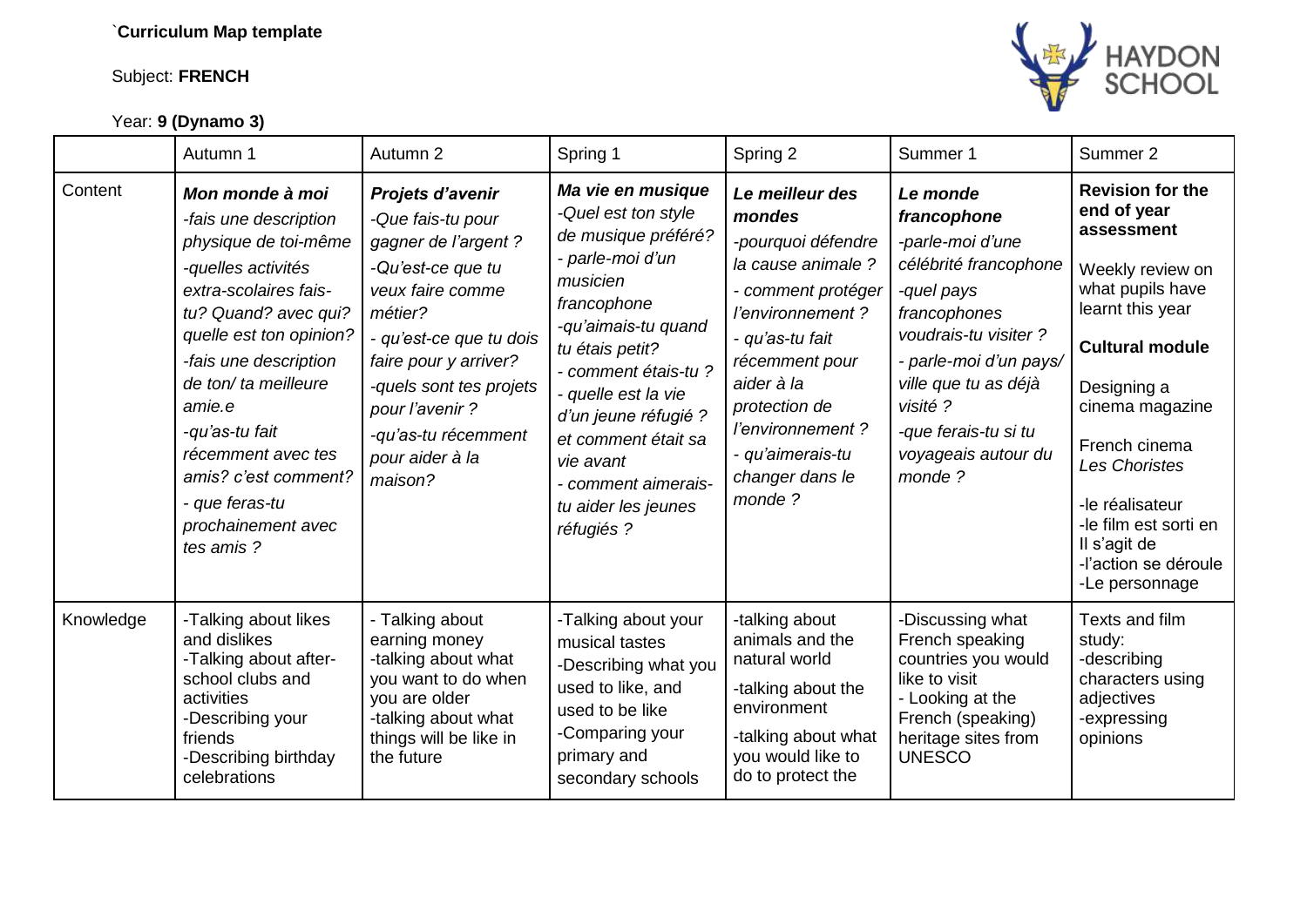|                                          | -Discussing what you<br>are going to wear                                                                                                                                                                                                                     |                                                                                                                                                                                                                                           | - Interviewing a<br>young refugee                                                                                                                                                 | environment                                                                                                                                                                                                    |                                                                                                                                                                                                                             |                                                                                                                                                                                                       |
|------------------------------------------|---------------------------------------------------------------------------------------------------------------------------------------------------------------------------------------------------------------------------------------------------------------|-------------------------------------------------------------------------------------------------------------------------------------------------------------------------------------------------------------------------------------------|-----------------------------------------------------------------------------------------------------------------------------------------------------------------------------------|----------------------------------------------------------------------------------------------------------------------------------------------------------------------------------------------------------------|-----------------------------------------------------------------------------------------------------------------------------------------------------------------------------------------------------------------------------|-------------------------------------------------------------------------------------------------------------------------------------------------------------------------------------------------------|
| <b>Skills</b>                            | -Using aimer (etc.) $+$<br>noun or infinitive<br>- Using faire + du, de<br>l', de la, des<br>-Using verbs in the<br>present/ past/ future<br>tense<br>- Using adjectives with<br>the right genders,<br>singular and plural<br>forms<br>-Using reflexive verbs | -Using modals,<br>pouvoir and devoir<br>-Using the near and<br>immediate future<br>tenses<br>-looking at irregular<br>verbs in the future<br>tense<br>-Consolidating the<br>future tense<br>-Using questions in<br>three different tenses | -Using the imperfect<br>tense<br>-Using the<br>comparative<br>-Using the present<br>and imperfect tenses<br>together<br>-Asking and<br>answering questions<br>in different tenses | -the prefer<br>business: préféré,<br>je préfère etc.<br>-using a range of<br>negatives<br>-using the<br>superlative<br>-referring to<br>different different<br>time phrases<br>-using the<br>conditional tense | -Using infinitives in<br>combination with<br>other verbs<br>- Using imperfect +<br>conditional<br>- ask and answer<br>questions in a range<br>of tenses<br>- How do you use the<br>imperfect with the<br>conditional tense? | -Using key verbs to<br>describe yourself<br>and others<br>- Understanding<br>how adjectives<br>agree<br>-Using time<br>phrases and<br>present and future<br>tenses to describe<br>yourself and others |
| Key<br>Questions                         | - How do you use<br>aimer + infinitive?<br>- how do you know<br>how to use au / du<br>(jouer)<br>-how do you know<br>which endings to add<br>on adjectives?                                                                                                   | - what is a modal verb<br>and how do you use<br>it?<br>-how do you form the<br>near and immediate<br>future tenses?                                                                                                                       | -How do you use it/<br>and them?<br>-What is the<br>difference between<br>the perfect and<br>imperfect tenses?<br>-How do you use the<br>comparative?                             | -what is the<br>difference when<br>spelling I prefer<br>and preferred in<br>French?<br>-how do you use<br>the negative?<br>- what time phrases<br>do you know?                                                 | -what tenses do you<br>know since Year 7?<br>- what adjectives do<br>we use to describe<br>places?                                                                                                                          | - differences<br>between the 20 <sup>th</sup><br>and 21th century<br>social habits?<br>-What similarities<br>and differences<br>can you identify<br>between the<br>characters and<br>yourself?        |
| Assessment                               | <b>Reading and Writing</b>                                                                                                                                                                                                                                    | Listening and<br>Speaking                                                                                                                                                                                                                 | <b>Reading and Writing</b>                                                                                                                                                        | Listening and<br>Speaking                                                                                                                                                                                      | <b>Reading and Writing</b>                                                                                                                                                                                                  | Listening,<br>Speaking, Reading<br>and Witing                                                                                                                                                         |
| Literacy/num<br>eracy/SMSC/<br>Character | Literacy-<br>texts to read in order<br>to practise the 3 basic<br>tenses                                                                                                                                                                                      | Literacy<br>listening to tracks and<br>identifying words from<br>written questions                                                                                                                                                        | Literacy<br>the use of 3 tenses.<br>spelling practice,                                                                                                                            | Literacy- sounds<br>and pronunciation<br>for speaking and<br>listening<br>assessments                                                                                                                          | Literacy<br>Using key verbs and<br>tenses when writing a<br>paragraph                                                                                                                                                       | <b>SMSC: Discussing</b><br>cultural and social<br>differences                                                                                                                                         |